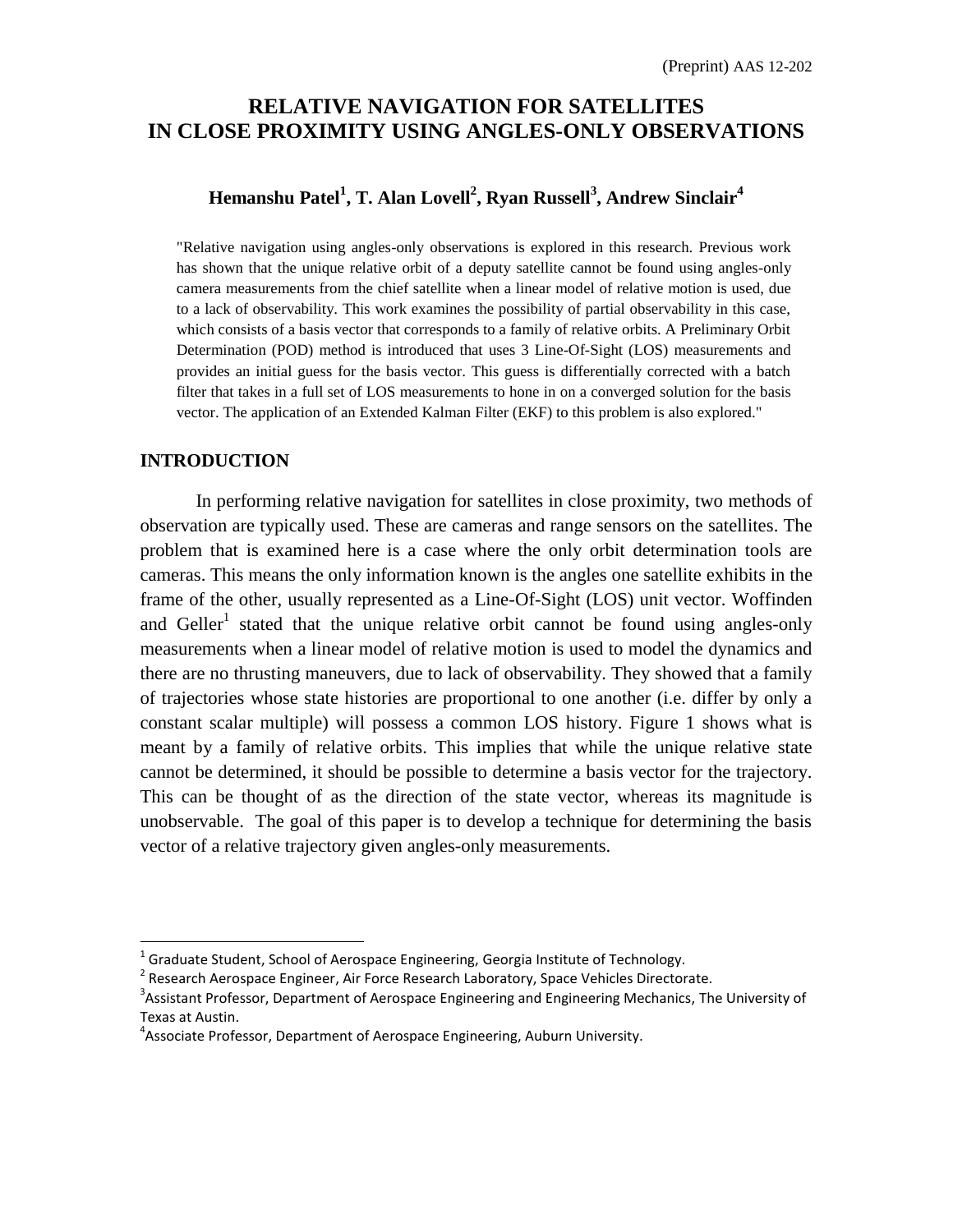

**Figure 1. Examples of Families of Relative Orbits**

## **PRELIMINARY RELATIVE ORBIT DETERMINATION METHOD**

Initially, a mathematically rigorous Preliminary Orbit Determination (POD) procedure for finding the family of relative orbits that correspond to three angle measurements, which were taken as 3-D LOS unit vectors, was developed. The Hills-Clohessy-Wiltshire (HCW) equations<sup>2,3</sup> were used to model the relative dynamics. Key assumptions in the HCW equations are that the two spacecraft are in close proximity, the chief's orbit has zero eccentricity (and the deputy has zero or a small value of eccentricity), and no perturbations are modeled, just two-body gravitational dynamics. In the HCW equations, the state variables at one time are related to the state variables at another time using a state transition matrix (STM) as follows.

$$
\begin{bmatrix} \vec{r}_2 \\ \vec{v}_2 \end{bmatrix} = \left[ \Phi(t_1, t_2) \right] \begin{bmatrix} \vec{r}_1 \\ \vec{v}_1 \end{bmatrix} \tag{1}
$$

Since the LOS unit vectors at each measurement time are known, Eq. (1) can be rewritten as

$$
\begin{bmatrix} \vec{r} \\ \vec{v} \end{bmatrix} = [H] \begin{bmatrix} \alpha r \\ \alpha \vec{v} \end{bmatrix} = \begin{bmatrix} \hat{l}_{3X1} & \underline{0}_{3X3} \\ \underline{0}_{3X1} & \underline{L}_{3X3} \end{bmatrix} \begin{bmatrix} \alpha r \\ \alpha \vec{v} \end{bmatrix}
$$
(2)

where  $\hat{l}_{3X1}$  is the LOS unit vector and  $\alpha$  is a scaling factor to show that the solution found later is not unique. Therefore, plugging Eq. (2) into Eq. (1) gives

$$
[H_2] \begin{bmatrix} \alpha_2 r_2 \\ \alpha_2 \vec{v}_2 \end{bmatrix} = [\Phi(t_1, t_2)][H_1] \begin{bmatrix} \alpha_1 r_1 \\ \alpha_1 \vec{v}_1 \end{bmatrix}
$$
 (3)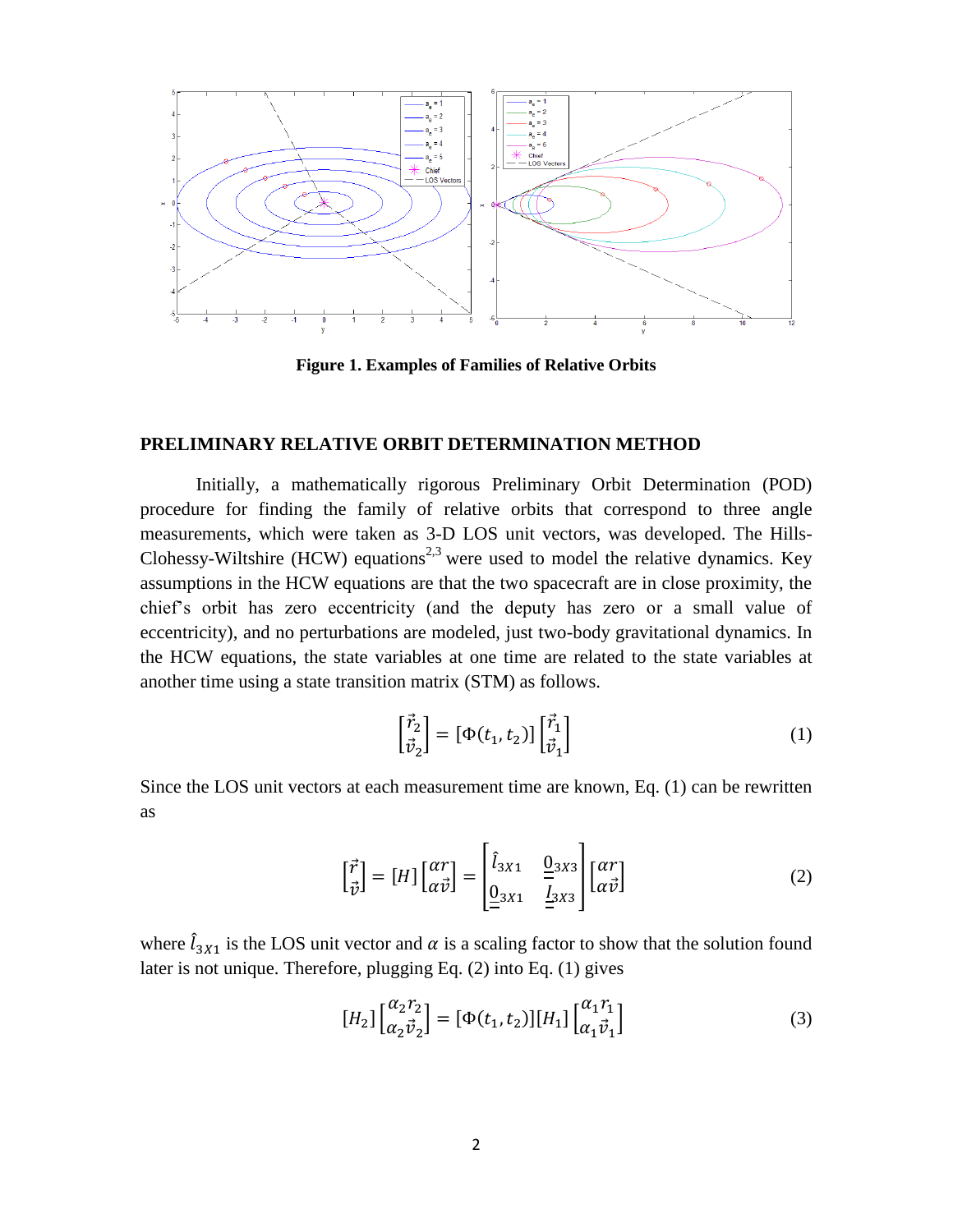The same derivation can be performed to relate the states from time 1 to time 3 as follows

$$
[H_3] \begin{bmatrix} \alpha_3 r_3 \\ \alpha_3 \vec{v}_3 \end{bmatrix} = [\Phi(t_1, t_3)][H_1] \begin{bmatrix} \alpha_1 r_1 \\ \alpha_1 \vec{v}_1 \end{bmatrix}
$$
(4)

Setting the previous two equations equal to zero and putting them into matrix form gives

$$
\begin{bmatrix}\n\Phi(t_1, t_2)H_1 & -H_2 & \underline{0}_{6X4} \\
\Phi(t_1, t_3)H_1 & \underline{0}_{6X4} & -H_3\n\end{bmatrix}\n\begin{bmatrix}\n\alpha_1 r_1 \\
\alpha_1 \vec{v}_1 \\
\alpha_2 r_2 \\
\alpha_3 r_3 \\
\alpha_3 \vec{v}_3\n\end{bmatrix} = \begin{bmatrix}\n\underline{0}_{12X1}\n\end{bmatrix}
$$
\n(5)

Solving for the null space of the first matrix, which is 12X12, gives the 12X1 vector of unknown values desired in the second matrix, up to a proportional factor. If the first matrix is full rank, there is no vector of unknowns that satisfies this relationship. For most arbitrary sets of three LOS unit vectors, this will be the case. However, for LOS unit vectors that are all part of the same trajectory, the matrix will be rank deficient by one, therefore there will indeed be a null vector.

This procedure was tested numerically in MATLAB by plugging in a random set of initial local vertical, local horizontal (LVLH) states then propagating the state vector to two later times using the HCW equations. Then the unit directions of the position vectors of these states were put into the POD method. Once the range magnitudes were solved for, they were multiplied into the LOS unit vectors to give the final position state values. It was found that these values were all proportionally equal to the initial position states by the same factor. Thus, the method produced a valid basis vector for the motion. This was verified for several example cases.

#### **Results for POD Method**

The initial state values were prescribed as

$$
[x_1 \quad y_1 \quad z_1 \quad \dot{x}_1 \quad \dot{y}_1 \quad \dot{z}_1]^T = [-5 \quad 3 \quad 1 \quad 1 \quad 2 \quad 3]^T \tag{6}
$$

This state was propagated forward 50 seconds using the HCW equations to give

$$
\begin{bmatrix} x_2 & y_2 & z_2 & \dot{x}_2 & \dot{y}_2 & \dot{z}_2 \end{bmatrix}^T = \begin{bmatrix} 50.831 & 99.827 & 150.91 & 1.233 & 1.869 & 2.995 \end{bmatrix}^T \tag{7}
$$

Again, the initial state was propagated forward 100 seconds to give the following values at time 3.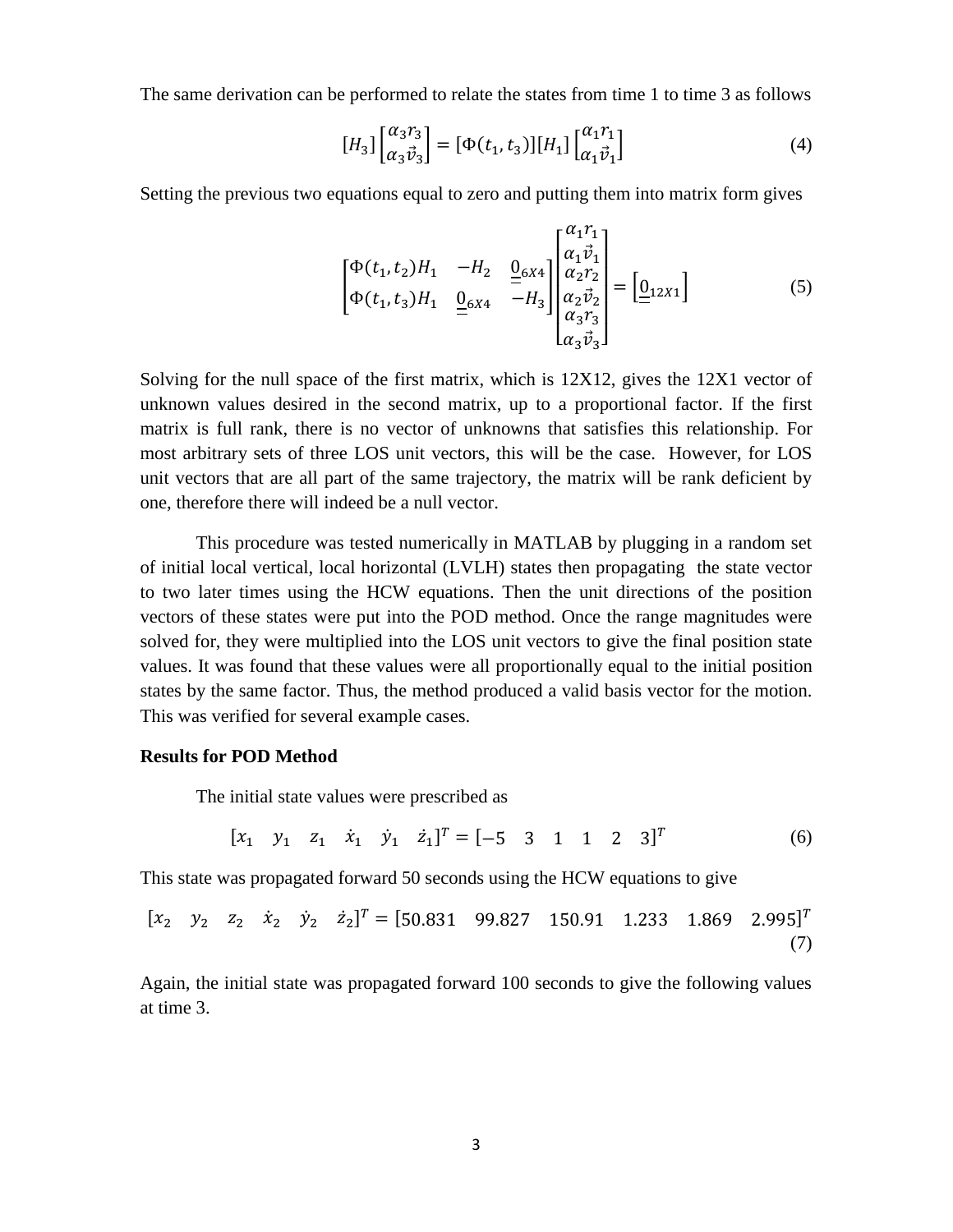$$
\begin{bmatrix} x_3 & y_3 & z_3 & \dot{x}_3 & \dot{y}_3 & \dot{z}_3 \end{bmatrix}^T = \begin{bmatrix} 118.19 & 189.4 & 300.3 & 1.4609 & 1.7099 & 2.979 \end{bmatrix}^T \tag{8}
$$

The position vectors from these states were divided by their magnitudes to give their corresponding LOS unit vectors as

$$
\hat{l}_1 = [-0.8452 \quad 0.5071 \quad 0.1690]^T
$$
  
\n
$$
\hat{l}_2 = [0.2705 \quad 0.5312 \quad 0.8030]^T
$$
  
\n
$$
\hat{l}_3 = [0.3159 \quad 0.5062 \quad 0.8025]^T
$$
 (9)

Plugging these values into the POD method produces a 12X12 matrix with the null vector

$$
\begin{bmatrix}\nr_1 \\
\dot{x}_1 \\
\dot{y}_1 \\
\dot{z}_1 \\
r_2 \\
\dot{x}_2 \\
\dot{z}_2 \\
\dot{z}_2 \\
\dot{z}_3\n\end{bmatrix} = \begin{bmatrix}\n-0.0141 \\
-0.0024 \\
-0.0048 \\
-0.0072 \\
-0.4490 \\
-0.0029 \\
-0.0045 \\
-0.0072 \\
-0.8930 \\
-0.0035 \\
\dot{y}_3 \\
-0.0041 \\
\dot{z}_3\n\end{bmatrix}
$$
\n(10)

Multiplying the LOS unit vectors by their corresponding position magnitudes produces the following recreated position states.

$$
\begin{aligned}\n[x_1^* \quad y_1^* \quad z_1^*]^T &= [0.01194 \quad -0.007163 \quad -0.002388]^T \\
[x_2^* \quad y_2^* \quad z_2^*]^T &= [-0.1214 \quad -0.2384 \quad -0.3603]^T \\
[x_3^* \quad y_3^* \quad z_3^*]^T &= [-0.2822 \quad -0.4522 \quad -0.7170]^T\n\end{aligned} \tag{11}
$$

The initial position states differ from the final position states by the same proportional factor

$$
\alpha_1 = \alpha_2 = \alpha_3 = -0.0024 \tag{12}
$$

Next, this process was tested with noisy data. Specifically, the initial position states were perturbed with random Gaussian noise that had a zero mean and a standard deviation of 0.02. The noisy position states were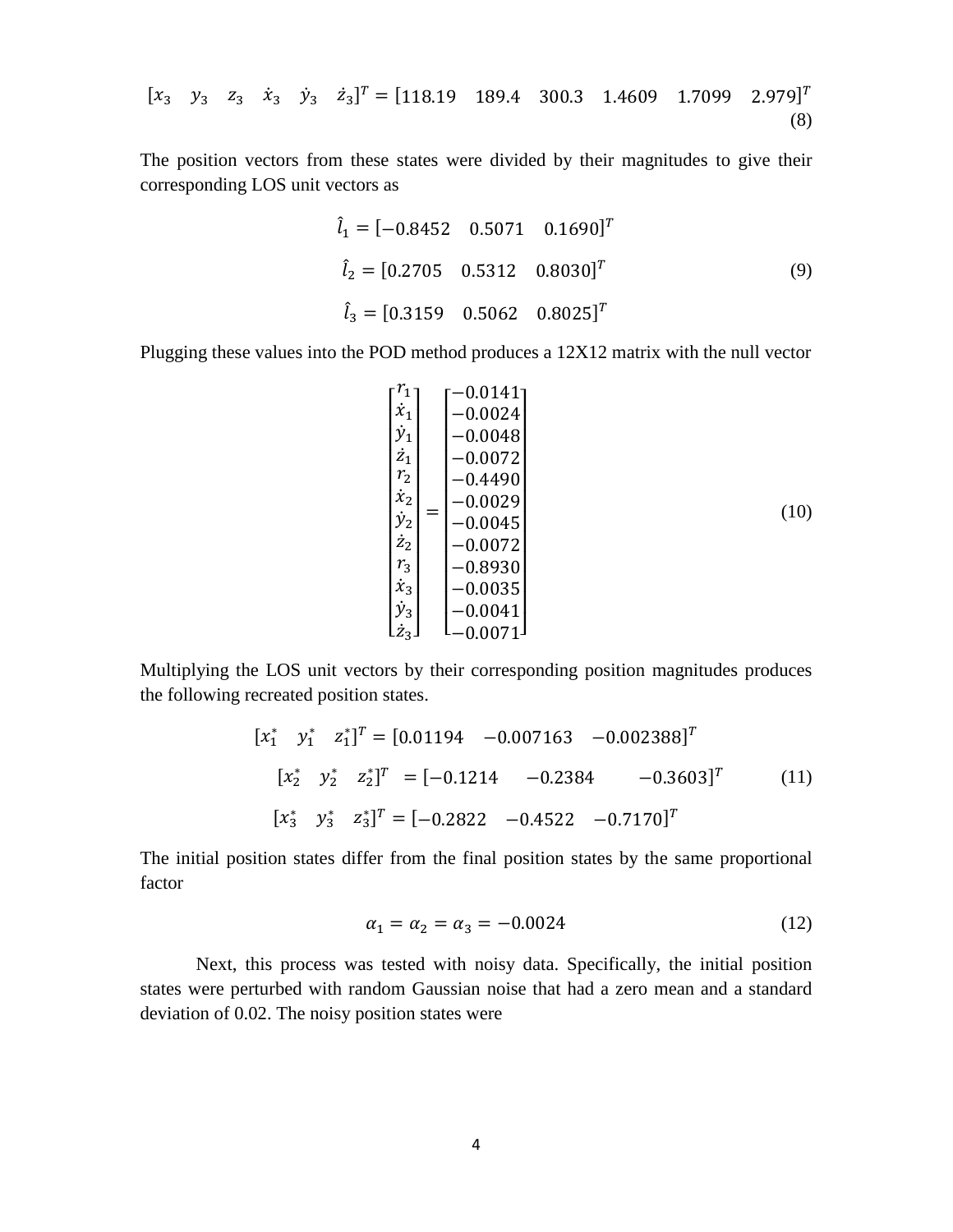$$
\begin{aligned}\n[x_1^+ \quad y_1^+ \quad z_1^+]^T &= [-4.583 \quad 3.091 \quad 0.5915]^T \\
[x_2^+ \quad y_2^+ \quad z_2^+]^T &= [49.25 \quad 98.78 \quad 153.93]^T \\
[x_3^+ \quad y_3^+ \quad z_3^+]^T &= [116.4 \quad 190.1 \quad 299.0]^T\n\end{aligned} \tag{13}
$$

where the plus superscript designates that the data is corrupted.

Then the LOS unit vectors were found similarly to before. Because the data contains noise, the LOS unit vectors do not all fit the same trajectory exactly according to the HCW model. Therefore, plugging these LOS vectors into the POD method gives a 12X12 full rank matrix with no null vector. In this case, the approach used was to take the eigenvector associated with the smallest absolute eigenvalue to give the best relative orbit estimate. The eigenvalue was 0.0028 and the eigenvector was

$$
\begin{bmatrix} r_1^+ \\ \dot{x}_1^+ \\ \dot{y}_1^+ \\ \dot{z}_1^+ \\ r_2^+ \\ \dot{y}_2^+ \\ \dot{y}_2^+ \\ \dot{z}_2^+ \\ \dot{z}_2^+ \\ \dot{r}_3^+ \\ \dot{y}_3^+ \\ \dot{y}_3^+ \\ \dot{z}_3^+ \end{bmatrix} = \begin{bmatrix} -0.0196 \\ -0.0023 \\ -0.0072 \\ -0.4505 \\ -0.0029 \\ -0.0032 \\ -0.0072 \\ -0.0034 \\ -0.0034 \\ -0.00041 \\ -0.0071 \end{bmatrix}
$$
 (14)

Multiplying the noisy LOS unit vectors by their corresponding position magnitudes produces the following recreated position states.

$$
\begin{aligned}\n[x_1^* \quad y_1^* \quad z_1^*]^T &= [0.0162 \quad -0.0102 \quad -0.0043]^T \\
[x_2^* \quad y_2^* \quad z_2^*]^T &= [-0.1139 \quad -0.2411 \quad -0.3631]^T \\
[x_3^* \quad y_3^* \quad z_3^*]^T &= [-0.2716 \quad -0.4550 \quad -0.7181]^T\n\end{aligned} \tag{15}
$$

The proportional factors between the noisy initial position states and the recreated position states are

$$
[\alpha_1, \alpha_2, \alpha_3] = [-0.0035, -0.0024, -0.0024]
$$
 (16)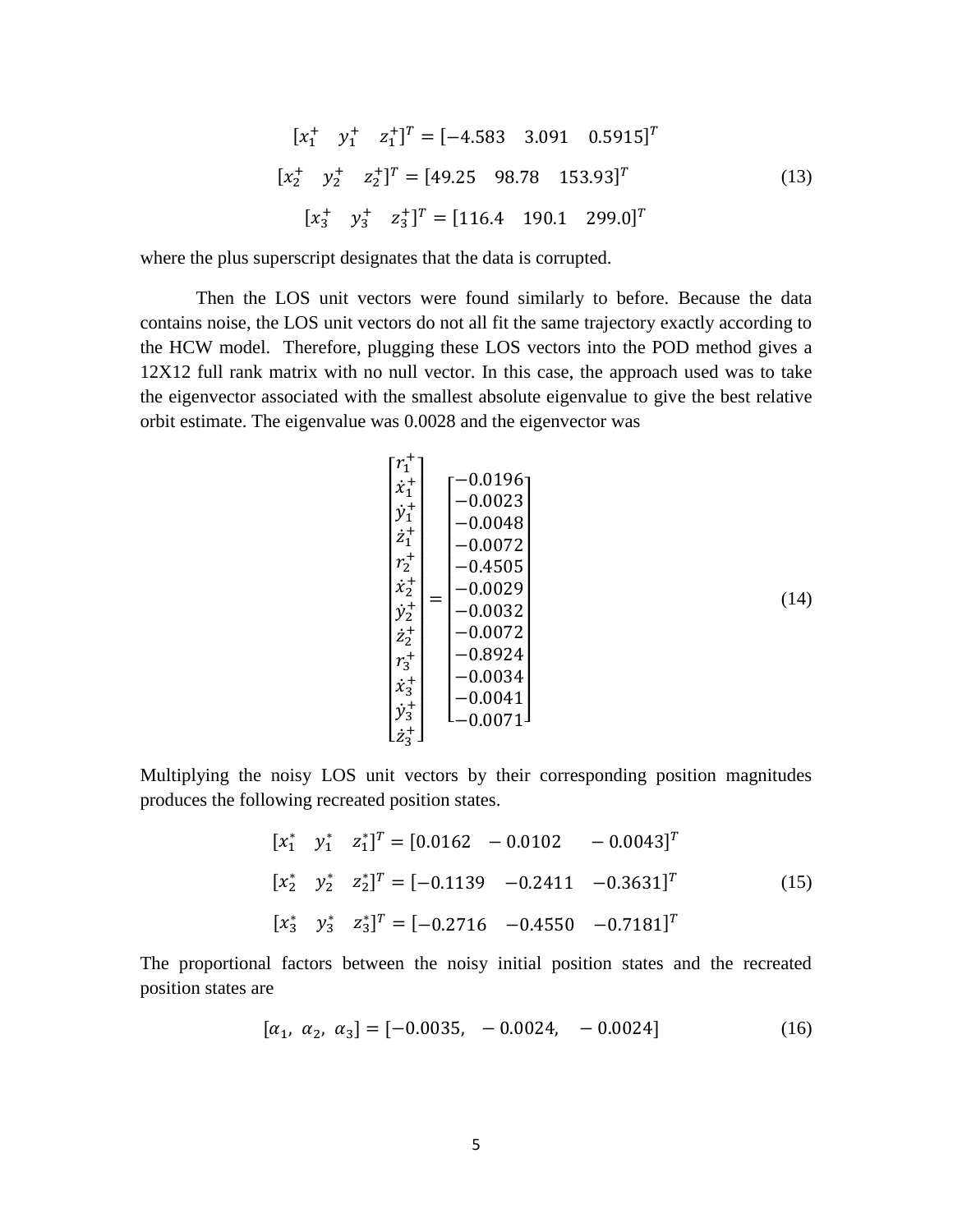The first proportional factor differs from the proportional factor in Eq. (12) slightly, but the other two are exactly the same. This proves the POD method is useful for getting a good estimate of the correct deputy satellite relative orbit with noisy angle data.

# **BATCH FILTER**

Then, the best estimate solution of the POD method is put into a batch filter that hones in on the correct initial state. This is accomplished by taking the result of the basis vector from the POD method, normalizing the states by the first value, the x position state, and then propagating it forward to a given set of times using the HCW model. At a given time, the propagated noisy position and velocity states are

$$
\begin{bmatrix} x \\ y \\ z \\ v_x \\ v_y \\ v_z \end{bmatrix} = \begin{bmatrix} \Phi(t_1, t_2) \end{bmatrix} \begin{bmatrix} x_0 \\ y_0 \\ z_0 \\ v_{x0} \\ v_{y0} \\ v_{z0} \end{bmatrix}
$$
 (17)

At each measurement time, the LOS unit vector represents two independent pieces of information (equivalent to two angles, e.g. azimuth and elevation). Thus, the LOS components in the y and z directions are

$$
LOS_1 = \frac{y}{\sqrt{x^2 + y^2 + z^2}} \qquad , \quad LOS_2 = \frac{z}{\sqrt{x^2 + y^2 + z^2}} \tag{18}
$$

Therefore, the derivatives of these LOS components with respect to y and z are

$$
\frac{d(LOS_1)}{dy} = \frac{1}{\sqrt{x^2 + y^2 + z^2}} - \frac{y^2}{(x^2 + y^2 + z^2)^{\frac{3}{2}}}
$$
\n
$$
\frac{d(LOS_1)}{dz} = -\frac{yz}{(x^2 + y^2 + z^2)^{\frac{3}{2}}}
$$
\n
$$
\frac{d(LOS_2)}{dy} = -\frac{yz}{(x^2 + y^2 + z^2)^{\frac{3}{2}}}
$$
\n
$$
\frac{d(LOS_2)}{dz} = \frac{1}{\sqrt{x^2 + y^2 + z^2}} - \frac{z^2}{(x^2 + y^2 + z^2)^{\frac{3}{2}}}
$$
\n(19)

The derivatives of these LOS components with respect to the velocity states are zero. Therefore, the measurement sensitivity matrix, which is a matrix of partial derivatives of the LOS components with respect to the states (often denoted by H), is shown below.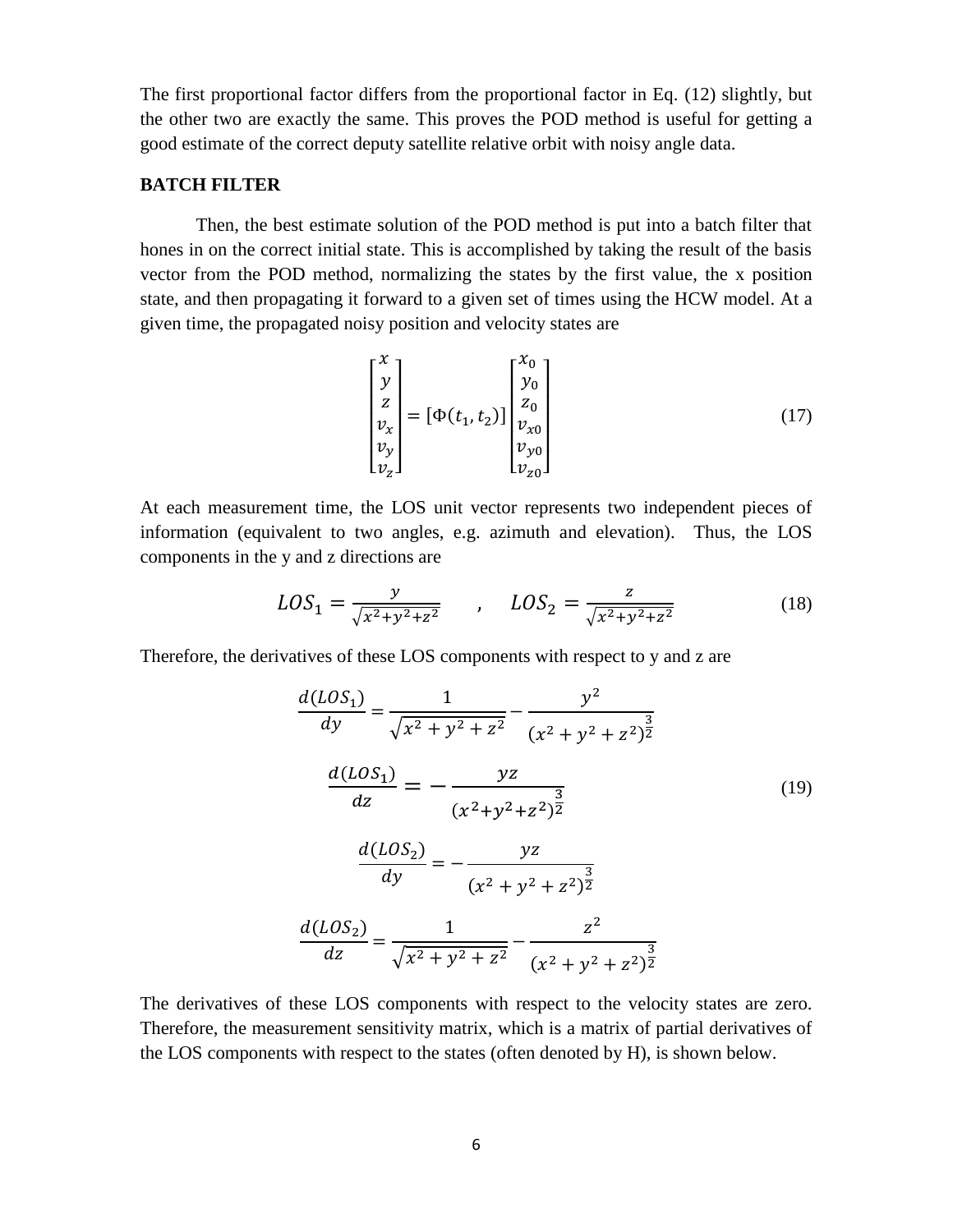$$
H = \begin{bmatrix} \frac{d(LOS_1)}{dy} & \frac{d(LOS_1)}{dz} & 0 & 0 & 0\\ \frac{d(LOS_2)}{dy} & \frac{d(LOS_2)}{dz} & 0 & 0 & 0 \end{bmatrix}
$$
(20)

(Note that the H matrix is only 2X5 instead of 2X6, because only the last 5 states of the trajectory are being differentially corrected.) Then the H matrix is multiplied by the last 5X5 of the HCW state transition matrix.

$$
H^* = H * [\Phi(2:6,2:6)] \tag{21}
$$

This  $H^*$  is then concatenated to previous  $H^*$  matrices from earlier time iterations as

$$
\overline{H}_* = \begin{bmatrix} H_{j-1}^* \\ H_j^* \end{bmatrix} \tag{22}
$$

which will finally give a  $(2^*)$  X 5 matrix where j is the total number of time iterations. Also,  $LOS_1$  and  $LOS_2$  from equation 18 are placed in  $Y_{calc}$  as

$$
Y_{calc} = \begin{bmatrix} LOS_1 \\ LOS_2 \end{bmatrix} \tag{23}
$$

In addition to this, the true initial state is propagated forward in time as well. The measured LOS vector magnitudes in the y and z directions are placed in  $Y_{meas}$  as

$$
Y_{meas} = \begin{bmatrix} LOS_{1,meas} \\ LOS_{2,meas} \end{bmatrix}
$$
 (24)

Then the calculated and measured LOS values are subtracted to give the residual

$$
\Delta Y = Y_{meas} - Y_{calc} \tag{25}
$$

The  $\Delta Y$  value at a given time is concatenated to previous  $\Delta Y$  values at earlier times as

$$
\overline{\Delta Y} = \begin{bmatrix} \Delta Y_{j-1} \\ \Delta Y_j \end{bmatrix} \tag{26}
$$

Once all of the iterations of time are finished,  $\Delta X$ , which is a 5X1 vector used to adjust the last five values of the initial state guess towards the true initial state, is found as

$$
\Delta X = \beta \left( \overline{H}_*^T \ast \overline{H}_* \right)^{-1} \left( \overline{H}_*^T \ast \overline{\Delta Y} \right) \tag{27}
$$

where  $\beta$  is a scaling factor to make sure the  $\Delta X$  step taken is adequate.  $\beta$  defaults to a value of one. If the previous adjustment to the initial state did not decrease the root-meansquare (RMS) of  $\overline{\Delta Y}$  in the next iteration,  $\beta$  is lowered to take a smaller step. After the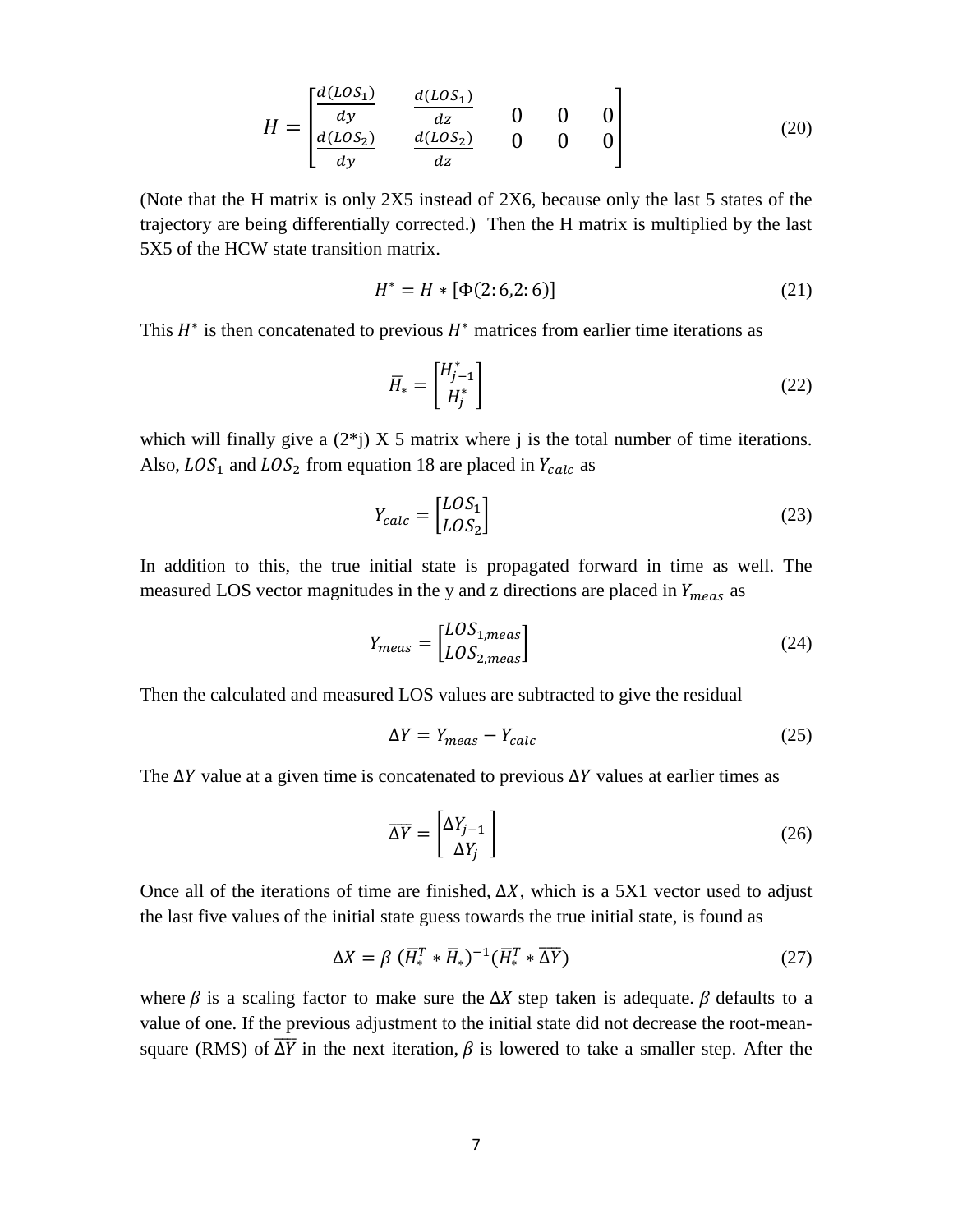corrected initial state starts decreasing the RMS of  $\overline{\Delta Y}$  again,  $\beta$  is reinitialized to one. When the batch filter converged on a solution with a minimum RMS of  $\overline{\Delta Y}$ , the filter was exited and the solution was taken as the best estimate for the basis vector.

The new corrected initial state is

 $\mathcal{L}^{\mathcal{A}}$ 

$$
\begin{bmatrix} 1 \\ y_j \\ z_j \\ v_{x_j} \\ v_{y_j} \\ v_{z_j} \end{bmatrix} = \begin{bmatrix} 1 \\ y_{j-1} \\ z_{j-1} \\ v_{x_{j-1}} \\ v_{y_{j-1}} \\ v_{y_{j-1}} \end{bmatrix} + \begin{bmatrix} 0 \\ \Delta y \\ \Delta z \\ \Delta v_x \\ \Delta v_y \\ \Delta v_y \\ \Delta v_z \end{bmatrix}
$$
(28)

This procedure is repeated until the initial state guess converges to a final estimate of the true basis vector.

This batch filter was tested with several methods of determining the simulated measurements. First, the measurements were obtained using a true initial state that was propagated out using the HCW equations to a certain number of measurement times. The states at each measurement time were converted to a LOS vector, as shown in equation 18. Then Gaussian noise was added to these measured LOS vectors to simulate corrupted data. Afterwards, the measured LOS vectors were renormalized to ensure their magnitude remained unity.

The second method of determining the simulated measurements also used the HCW equations to obtain the measurements at the times needed. The difference in this method is the Gaussian noise was added to the azimuth and elevation angles, which were then converted to LOS measurements to use in the filter.

The third method of determining the simulated measurements used non-linear inertial two-body gravitational dynamics to get the states at the measurement times. The equations of motion (EOM) are shown below.

$$
\ddot{\mathbf{r}} = -\frac{GM}{r^3}\vec{\mathbf{r}}\tag{29}
$$

A circular orbit for the chief is required for the HCW model so a chief with zero eccentricity was specified in the initial condition. The differences between the inertial states of the chief's orbit and the deputy's orbit were then converted into the LVLH frame. The next step was to obtain LOS measurements for each LVLH relative motion state. After that, similarly to the first method, Gaussian noise was added to the LOS measurements to simulate corrupted data.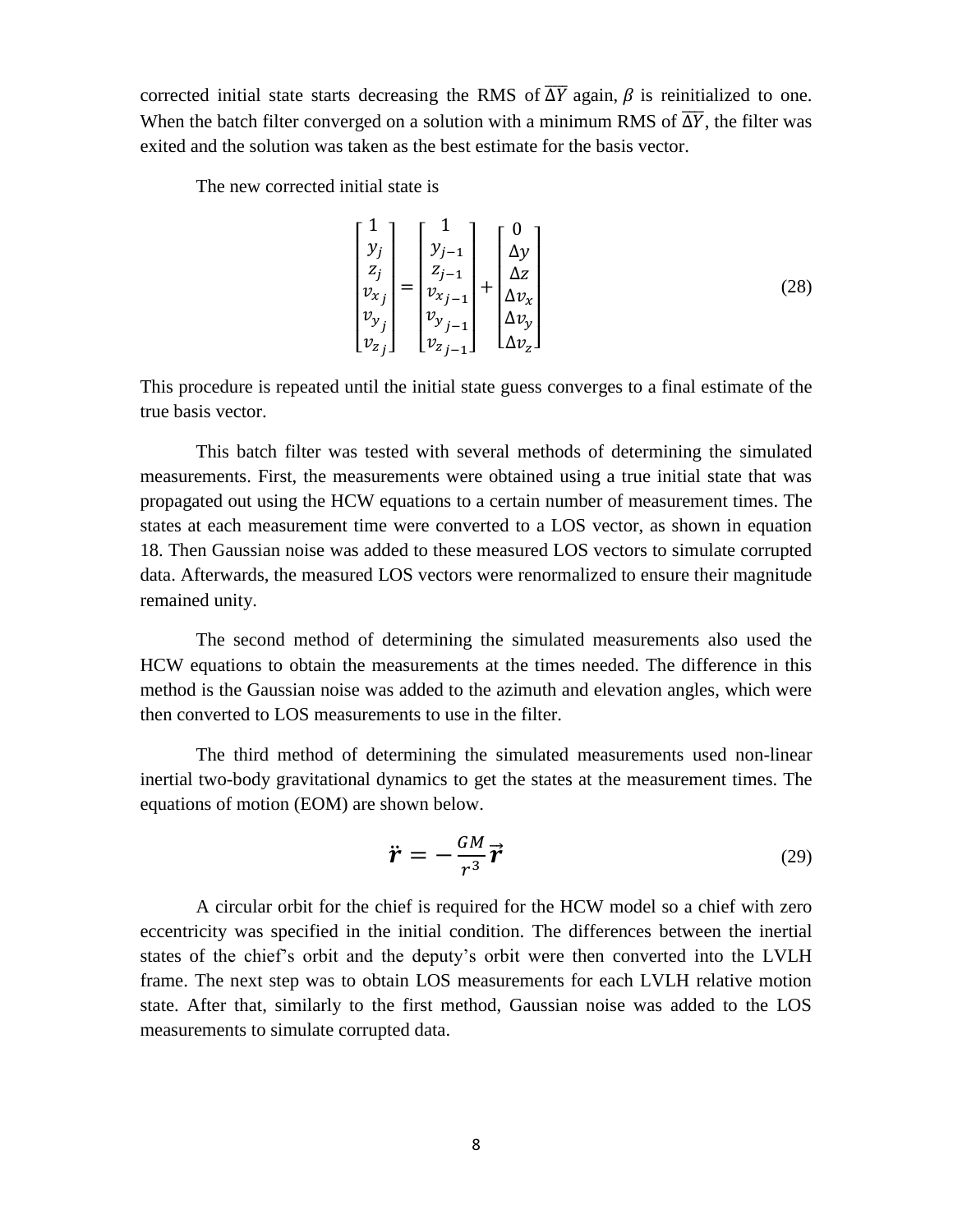The fourth method was very similar to the third, with the only difference being the Gaussian noise was added to the azimuth and elevation angles instead of the LOS measurements. Table 1 summarizes the four methods of determining the measurements for the batch filter.

|          | Equations used to obtain measurements Gaussian noise added to |                              |
|----------|---------------------------------------------------------------|------------------------------|
| Method 1 | <b>HCW</b> equations                                          | LOS measurements             |
| Method 2 | <b>HCW</b> equations                                          | Azimuth and Elevation angles |
| Method 3 | Inertial two-body gravity equations                           | LOS measurements             |
| Method 4 | Inertial two-body gravity equations                           | Azimuth and Elevation angles |

**Table 1. Methods of Determining the Measurements for the Batch Filter.**

The following table shows the batch filter results when the POD method was used to determine the best estimate for the basis vector for the batch filter to correct on. The true initial state was [1, 2, 1, 0.1, 0.2, 0.1]. The Gaussian noise added to the simulated measurements had a 0.02 standard deviation and zero mean. The sample rate was 200 measurements over a quarter of the period of the chief's orbit. The residuals between the measurements and model will be shown for the first and last iteration of the batch filter for the highlighted case.

**Table 2. Batch Filter results when the POD method was used for the initial guess.**

| <b>MODEL USED</b><br><b>TO GENERATE</b><br><b>MEASUREMEN</b><br>ITS.<br><b>NOISE ADDED</b><br>TO |        |        |        | INITIAL GUESS FROM POD METHOD |                             |        | # OF<br><b>ITERATI</b><br><b>ONS</b> |        |        |                | <b>CONVERGED FILTER SOLUTION</b> |        |        | <b>RMS OF</b><br><b>THE</b><br><b>RESIDUALS</b> |
|--------------------------------------------------------------------------------------------------|--------|--------|--------|-------------------------------|-----------------------------|--------|--------------------------------------|--------|--------|----------------|----------------------------------|--------|--------|-------------------------------------------------|
| HCW,<br>LOS                                                                                      | 1.0000 | 1.8359 | 0.9751 | -0.0006                       | $-0.0014$                   | 0.0002 | 2                                    | 1.0000 | .8949  | 0.8858         | 0.0048                           | 0.0070 | 0.0047 | 0.0233                                          |
| HCW,<br>Az & H                                                                                   | 1.0000 | 1.8557 | 1.0476 | 0.0139                        | 0.0253                      | 0.0138 | 2                                    | 1.0000 | .8080  | 0.9392         | 0.0133                           | 0.0241 | 0.0128 | 0.0161                                          |
| 2-Body,<br>LOS                                                                                   | 1.0000 | 2.1879 | 1.0901 |                               | $-0.0010 - 0.0044 - 0.0010$ |        | 25                                   | 1.0000 | 1.6428 | 0.6986 -0.0021 |                                  | 0.0002 | 0.0006 | 0.0330                                          |
| $2 - Body$ ,<br>Az & H                                                                           | 1.0000 | 2.3678 | 1.2249 | $-0.0011$                     | $-0.0045 - 0.0010$          |        | 46                                   | 1.0000 | 1.9471 | 0.9153         | $-0.0022$                        | 0.0006 | 0.0007 | 0.0303                                          |

These results show that the POD method produces an initial guess for the batch filter that is significantly different from the true initial state. Therefore, the batch filter has a difficult task in converging to the true basis vector. It can be seen that the batch filter corrects towards the true basis vector, but the corrected initial state gets stuck in a local minima in the solution space so it does not converge to the true basis vector. In fact, the issue of the batch filter converging to local minima was a reoccurring problem unless the initial guess was only perturbed slightly in one state from the basis vector while the other states were kept at their true values, in addition to no noise being modeled in the measurements. This shows that the solution space is filled with these local minima. This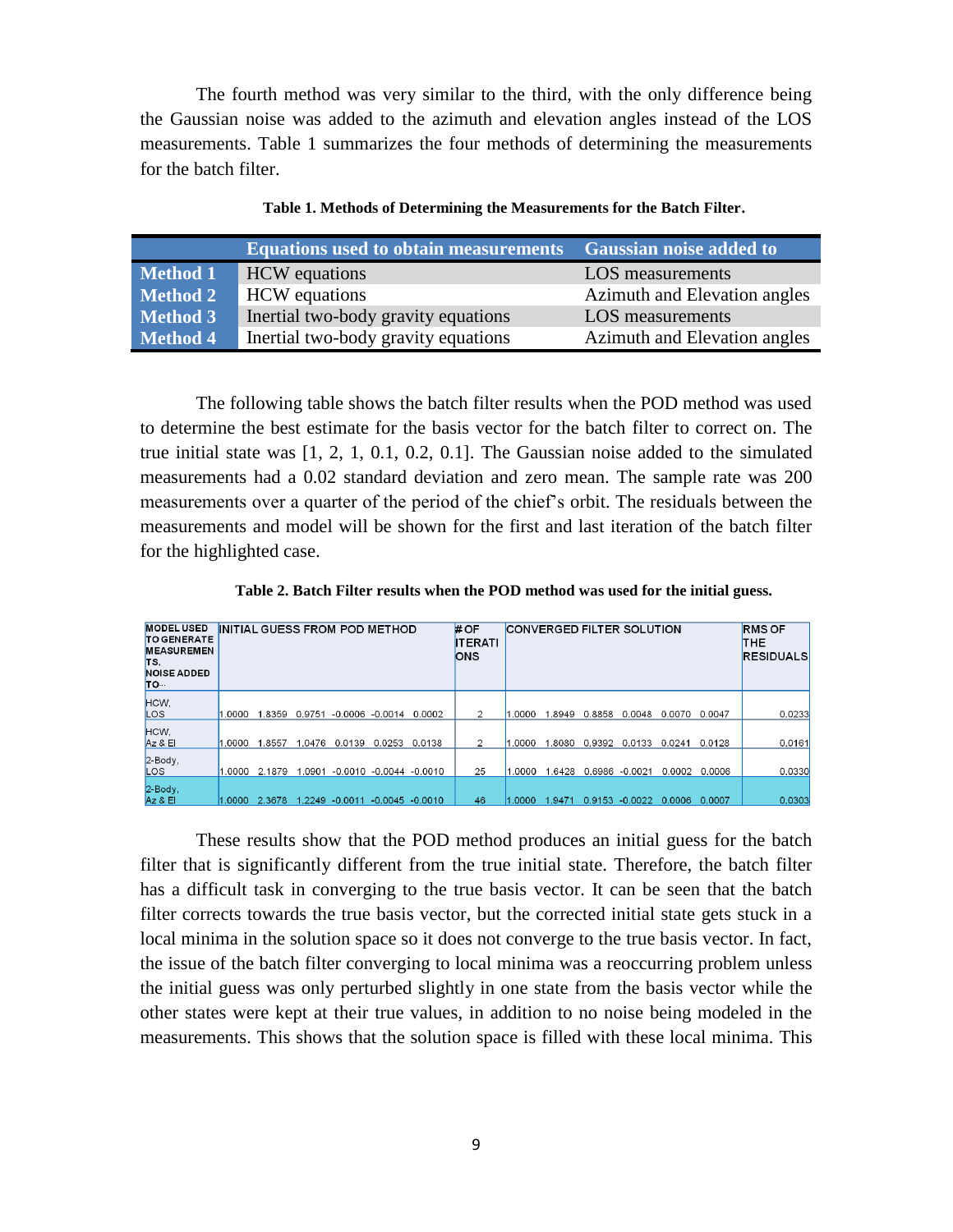makes it virtually impossible to converge to the true basis vector of the relative orbit, which is the global minima value.

Alternatively, the batch filter was also run without the POD method. In this case, the initial guess for the batch filter was provided that was slightly perturbed in the final five states. The results are shown in Table 3.

| <b>MODEL USED</b><br><b>TO GENERATE</b><br><b>MEASUREMEN</b><br>ΙTS.<br><b>NOISE ADDED</b><br><b>TO</b> | <b>INITIAL GUESS</b><br>#OF<br><b>ONS</b> |        |        |        |        |        |                | <b>CONVERGED FILTER SOLUTION</b><br><b>IITERATI</b> |                |                 |        |               |        | <b>RMS OF</b><br>THE<br><b>RESIDUAL</b> |
|---------------------------------------------------------------------------------------------------------|-------------------------------------------|--------|--------|--------|--------|--------|----------------|-----------------------------------------------------|----------------|-----------------|--------|---------------|--------|-----------------------------------------|
| HCW.<br>LOS                                                                                             | 1.0000                                    | 9000   | 1.1000 | 0.1200 | 0.2300 | 0.0800 | 4              | 1.0000                                              | 2.0678         | 1.0448          | 0.1125 | 0.2354        | 0.1194 | 0.0208                                  |
| HCW,<br>Az & H                                                                                          | 1.0000                                    | 1.9000 | 1.1000 | 0.1200 | 0.2300 | 0.0800 | $\overline{2}$ | 1.0000                                              | 2.0424         | 1.0768          | 0.1136 | 0.2255 0.1128 |        | 0.0158                                  |
| $2 - Body$ ,<br>LOS                                                                                     | 1.0000                                    | .9000  | 1.1000 | 0.1200 | 0.2300 | 0.0800 | 5              |                                                     | 1.0000 38.4001 | 20.1210 -0.3676 |        | 0.4273        | 0.2020 | 0.0576                                  |
| 2-Body,<br>Az & H                                                                                       | 1.0000                                    | .9000  | 1.1000 | 0.1200 | 0.2300 | 0.0800 | 5              |                                                     | 1.0000 34.9080 | 17.8702 -0.3440 |        | 0.3909        | 0.1962 | 0.0546                                  |

**Table 3. Batch Filter results when the initial guess was arbitrarily provided.**

It can be seen that the batch filter has better results in converging towards the true initial state when an arbitrary initial guess was provided and the HCW EOM were used to generate the measurements. It generally converged faster or in the same number of iterations as in the case where the POD method provided the initial guess for the basis vector. The RMS of the residuals is practically the same for both methods of determining the initial guess. This again shows that the batch filter is converging to a local minimum with approximately the same function value as when the POD method was used.

The residuals between the corrupted LOS measurements and the model were plotted in Figure 2 for the first iteration and the last iteration of the batch filter when the HCW equations were used to generate the measurements, the initial guess was arbitrarily provided, and noise was added to the azimuth and elevation angles.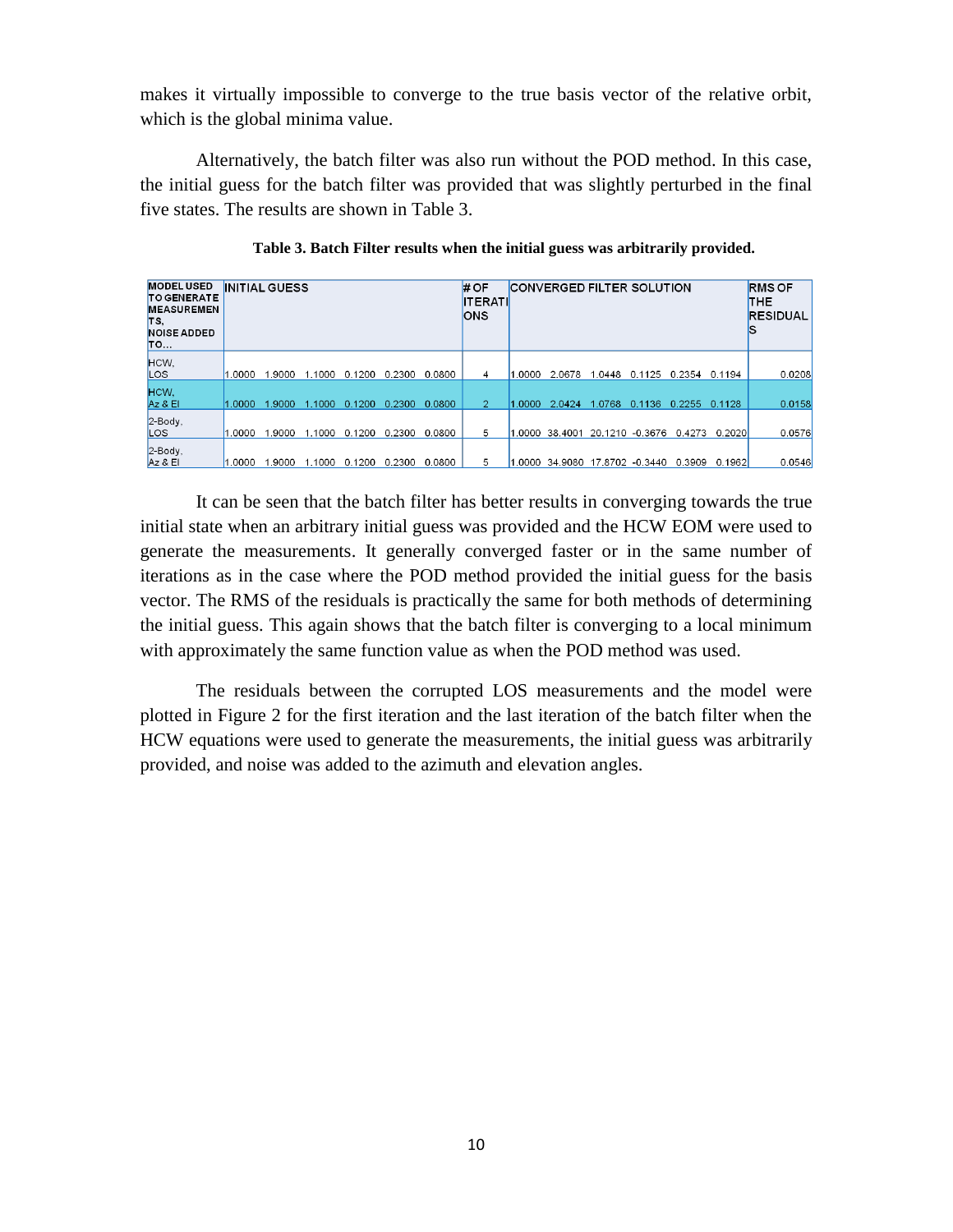

**Figure 2. Residuals of the First and Last Iteration when using HCW to Generate the Measurements and Adding Noise to the Azimuth and Elevation Angles**

In the first iteration of the batch filter, the residuals of the y and z components of the LOS unit vectors are separated into two groups. In the final iteration, these residuals are more averaged out and the values of the residuals are significantly reduced.

It was also found that varying the sample rate of the measurements did not affect the residual distribution. Sample rates with as low as 50 and as high as 400 measurements over a quarter of the chief's orbital period were examined.

In the case where inertial two-body gravitational dynamics was used to generate the measurements, the initial guess was given by the POD method, and noise was added to the azimuth and elevation angles, the following figure shows the residuals after the first and last iterations.



**Figure 3. Residuals of the First and Last Iteration when using Inertial 2-Body Dynamics to Generate the Measurements and Adding Noise to the Azimuth and Elevation Angles**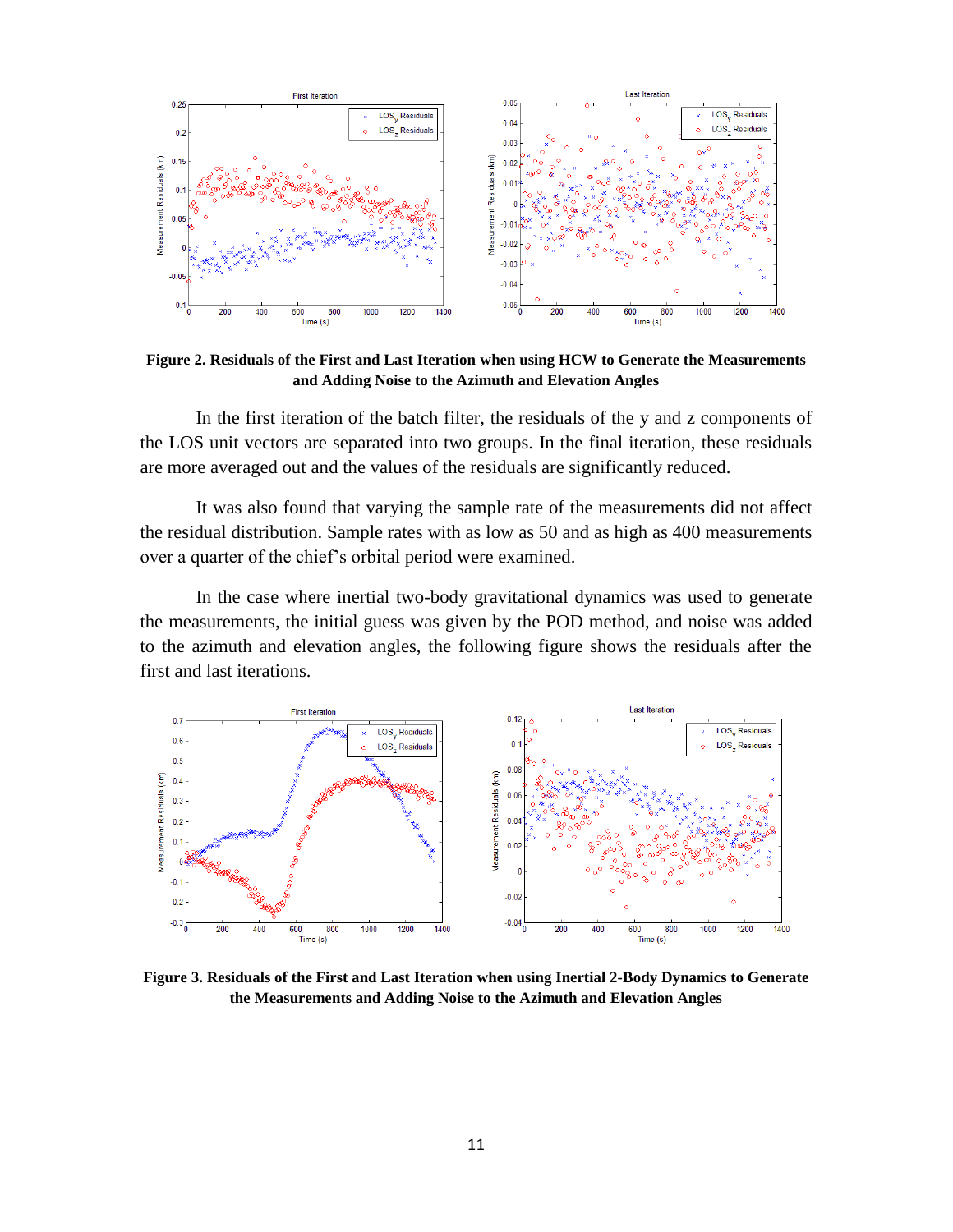It is evident in the first iteration plot that there is a definite pattern in the residuals for each component. This shows that the initial guess for the basis vector given by the POD method is not ideal. Also, it can be seen in the last iteration plot of Figure 3 that the batch filter does not do as well in converging to a basis vector that completely smoothes out the residuals in the y and z components of the LOS unit vectors in this case. This is caused by using two different methods to propagate the basis vector. The measurements are generated with the more accurate nonlinear two body gravitational dynamics EOM, while the model is propagated using the linear HCW EOM. However, the batch filter does reduce the magnitude of the residuals in the last iteration compared to the first iteration by a factor of seven.

# **EXTENDED KALMAN FILTER**

An Extended Kalman Filter<sup>4</sup> (EKF) was implemented next. The EKF was necessary because a regular Kalman filter assumes a linear model and linear measurements, while in this case, a linear model is used but the measurements are nonlinear, as shown in Eq. (18).

For the EKF, it was assumed that no a priori information was known. Therefore, the initial covariance matrix,  $P_0$ , was a 5X5 identity matrix. It was assumed the model had no process noise, and the measurements had noise with a covariance of

$$
R_0 = \begin{bmatrix} \sigma^2 & 0 \\ 0 & \sigma^2 \end{bmatrix} \tag{30}
$$

Then the initial state was propagated forward one time step. The predicted state covariance estimate was found as

$$
\overline{P}_1 = \Phi(2:6, 2:6) * P_0 * \Phi(2:6, 2:6)^T
$$
\n(31)

The LOS unit vectors and H matrix were found in the same manner as the batch filter methodology in Eqns. (18) and (20), respectively. Then, the residual,  $\Delta Y$ , between the measurements and the model derived states was found using Eq. (25). Accordingly, the Kalman gain was

$$
K_1 = \bar{P}_1 H_1^T (H_1 \bar{P}_1 H_1^T + R_0)^{-1}
$$
\n(31)

Finally, the updated state estimate and updated covariance estimate were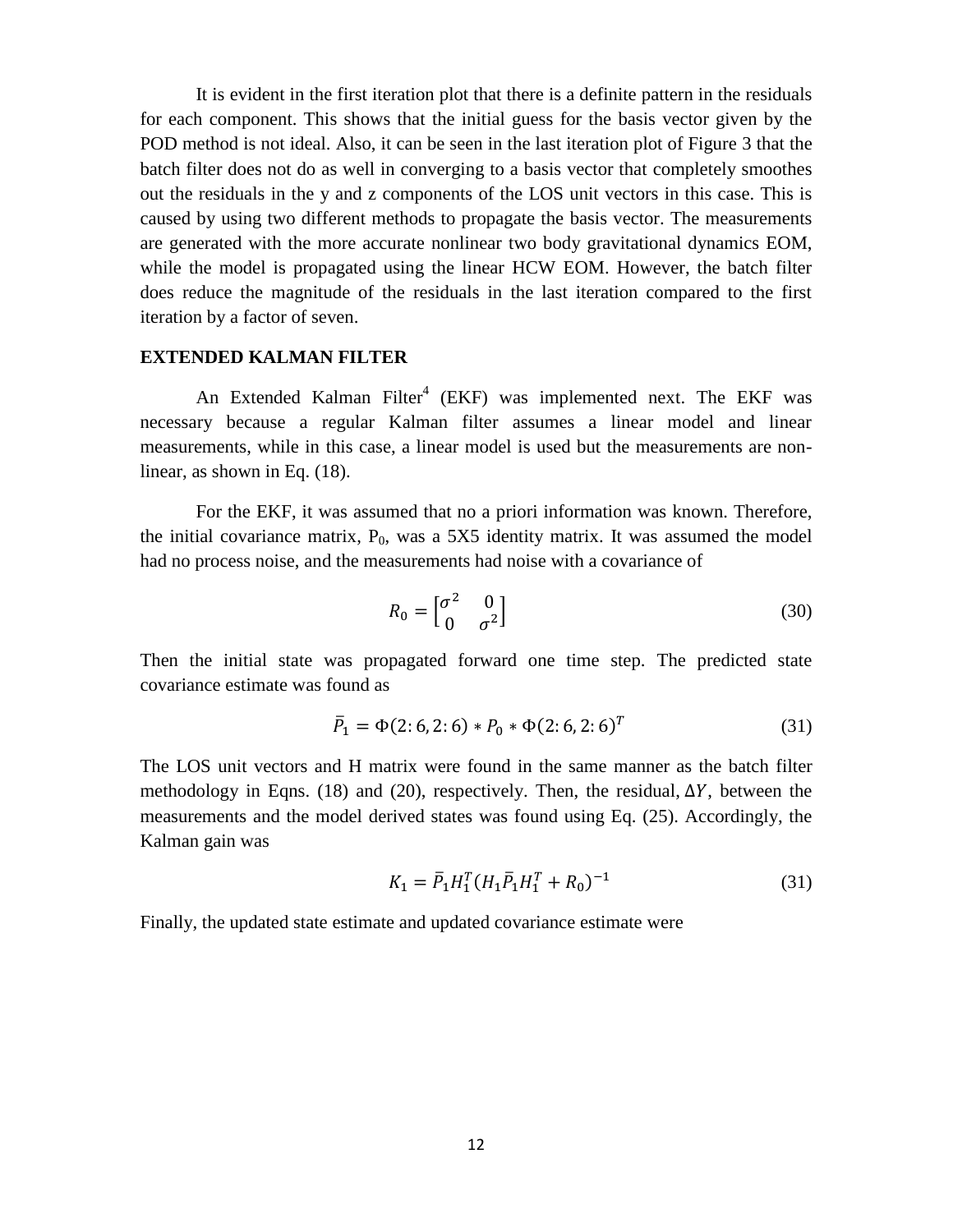$$
\begin{bmatrix} 1 \\ y_j \\ z_j \\ v_{x_j} \\ v_{y_j} \\ v_{z_j} \end{bmatrix} = \begin{bmatrix} 1 \\ y_{j-1} \\ z_{j-1} \\ v_{x_{j-1}} \\ v_{y_{j-1}} \\ v_{z_{j-1}} \end{bmatrix} + \begin{bmatrix} 0 \\ K_1 \Delta Y \end{bmatrix}_{6X1}
$$
 (32)

$$
P_1 = [I - K_1 H_1] * \bar{P}_1 * [I - K_1 H_1]^T + K_1 R_0 K_1^T
$$
\n(33)

Before the next iteration, the covariance estimate was reinitialized as

$$
P_0 = P_1 \tag{34}
$$

Then the state variables were propagated forward another time step and the process was continued until all of the measurements were processed. As with the batch filter, the EKF was tested with the four cases shown in Table 3. The sample rate was 200 measurements taken over a quarter of the chief's orbit period and Gaussian noise was added to the simulated measurements that had a 0.02 standard deviation and zero mean. The results using an arbitrary initial guess are shown in Table 4.

|                                                                                      |                      |        |        |        |        | -      |                                  |                        |                        |           |                      |        |
|--------------------------------------------------------------------------------------|----------------------|--------|--------|--------|--------|--------|----------------------------------|------------------------|------------------------|-----------|----------------------|--------|
| <b>MODEL USED TO</b><br><b>GENERATE</b><br><b>MEASUREMENTS</b><br><b>NOISE ADDED</b> | <b>INITIAL GUESS</b> |        |        |        |        |        | <b>CONVERGED FILTER SOLUTION</b> |                        |                        |           |                      |        |
| πо…                                                                                  |                      |        |        |        |        |        |                                  |                        |                        |           |                      |        |
| HCW,                                                                                 |                      |        |        |        |        |        |                                  |                        |                        |           |                      |        |
| LOS                                                                                  | 1.0000               | 1.9000 | 1.1000 | 0.1200 | 0.2300 | 0.0800 |                                  | 1.0000 -4.0980 -0.3811 |                        |           | 0.2342 0.1876 0.0872 |        |
| HCW.                                                                                 |                      |        |        |        |        |        |                                  |                        |                        |           |                      |        |
| Az & H                                                                               | 1.0000               | 1.9000 | 1.1000 | 0.1200 | 0.2300 | 0.0800 |                                  |                        | 1.0000 -4.0128 -1.2460 | $-0.0772$ | 0.2571               | 0.1111 |
| $2 - Body$ ,                                                                         |                      |        |        |        |        |        |                                  |                        |                        |           |                      |        |
| LOS                                                                                  | 1.0000               | 1.9000 | 1.1000 | 0.1200 | 0.2300 | 0.0800 |                                  | 1.0000 -2.0470 -0.8304 |                        | 0.1169    | 0.4006               | 0.1525 |
| $2$ -Body,                                                                           |                      |        |        |        |        |        |                                  |                        |                        |           |                      |        |
| Az & H                                                                               | 1.0000               | 1.9000 | 1.1000 | 0.1200 | 0.2300 | 0.0800 | 1.0000                           | -0.5395                | $-0.1209$              | 0.0603    | 0.1307               | 0.0338 |

**Table 4. EKF results when the initial guess was arbitrarily provided.**

It can be seen in the table that the results from the EKF are not as expected currently. This is likely due to errors in the implementation of the EKF.

## **CONCLUSIONS**

The goal of this work was to examine how accurately a basis vector for a family of relative orbit trajectories could be obtained from angles-only measurements. A POD method was introduced that took in three angle measurements that were given in the form of LOS vectors and produced an initial guess of the basis vector for the batch filter or EKF to correct on. The batch filter was run with different methods of generating the measurements, along with varying the initial guess.